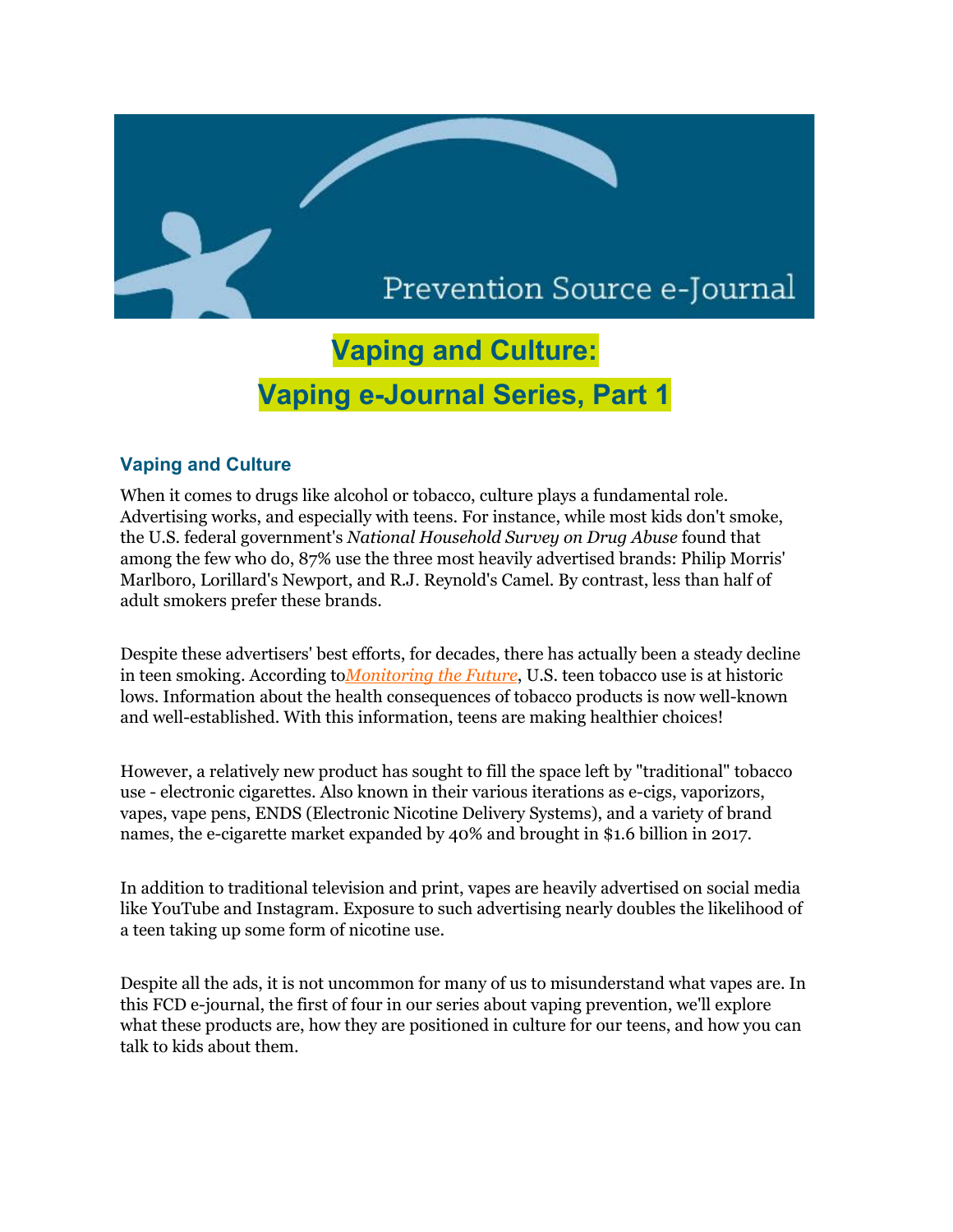## **Vapes As a Consumer Product, Cultural Trend, and Drug Delivery System**

According to the United States Food and Drug Administration, vapes are "ENDS," or Electronic Nicotine Delivery Systems. The name explains exactly what these products are intended to do: electronically deliver nicotine into the body. ENDS are comprised of liquid chemicals, including nicotine in solution, and a heating mechanism within the device itself.

Differences in appearance among the various brands of ENDS are mainly aesthetic. Vapes come in many forms and styles that suit an individual's preferences. Many take on a techy look that mimics other personal electronics, like a USB drive, while some mirror the look of traditional cigarettes. Often, vapes are discreetly designed. Vape "mods" or modifications may change both a vape's look and functionality, allowing the owner to use the device to deliver other substances or to perform tricks with the device's aerosol clouds.

When used, ENDS convert their liquid chemical components - commonly called e-liquid or e-juice - into an aerosol through their heating mechanism. This aerosol is, in fact, made up of tiny droplets of chemicals. Vape chemicals are both inhaled into the mouth, throat, and lungs of the user and released into the environment around the user, coming to rest on nearby surfaces. These chemicals enter the bloodstream via the lungs. The effect on the brain is felt in seconds. Depending on the concentration of nicotine or other chemicals in the e-liquid, the user may feel lightheaded, dizzy, or experience a nicotine "rush," setting off cravings for more nicotine.

### *What chemicals are in e-liquids?*

In the United States, there is currently no federal regulation of vapes as drug delivery devices. Manufacturers of e-cigarettes and e-liquids are not required to reveal to consumers what is in their products. As a result, youth and adults who vape most likely cannot fully understand what they are putting into their bodies and their environments when they vape.

Currently, there is no longitudinal research on either the long- or short-term risks of vape use. Independent studies by several health organizations find that even products marketed as nicotine-free often contain nicotine in varying quantities. Chemicals like propylene glycol also exist in vapes to produce their vapor clouds. These studies have found a variety of other compounds, as well, including known carcinogenic chemicals and metals, in e-cigarette aerosol. A full-list of these chemicals is available through the [Stanford](http://r20.rs6.net/tn.jsp?f=001RLG8g-uPrZNOSGoEEZqYNvKvGYIvEcBBw-MOpWBK0jvQlkWmsCd2fAZg4tOuS7SxMS6oDh-wX87P8qJFqwcqQpyoO9B1ZnbZp3nA1fMgDtPvhd86d6Wf8vd2XHR8QGGnOnpDwMsjvXKyz8gw0Xfwi6lrplhqXyBgbqAHa-Iani-rYkYeVbO-MX7tMsznh57WKJWnU-qgaE7RFg7g65xF1w==&c=G6q2VheFoY3A75SxGiVl2XPNDVlrilvrKO6C4IQ-KLRdEMlq1cessA==&ch=IP4HuD6rMuGqz9d3lJaK_rFEc_KI_HTsBgHzRI4yx2R2mQ5aZ120Zw==) Tobacco [Prevention](http://r20.rs6.net/tn.jsp?f=001RLG8g-uPrZNOSGoEEZqYNvKvGYIvEcBBw-MOpWBK0jvQlkWmsCd2fAZg4tOuS7SxMS6oDh-wX87P8qJFqwcqQpyoO9B1ZnbZp3nA1fMgDtPvhd86d6Wf8vd2XHR8QGGnOnpDwMsjvXKyz8gw0Xfwi6lrplhqXyBgbqAHa-Iani-rYkYeVbO-MX7tMsznh57WKJWnU-qgaE7RFg7g65xF1w==&c=G6q2VheFoY3A75SxGiVl2XPNDVlrilvrKO6C4IQ-KLRdEMlq1cessA==&ch=IP4HuD6rMuGqz9d3lJaK_rFEc_KI_HTsBgHzRI4yx2R2mQ5aZ120Zw==) Toolkit.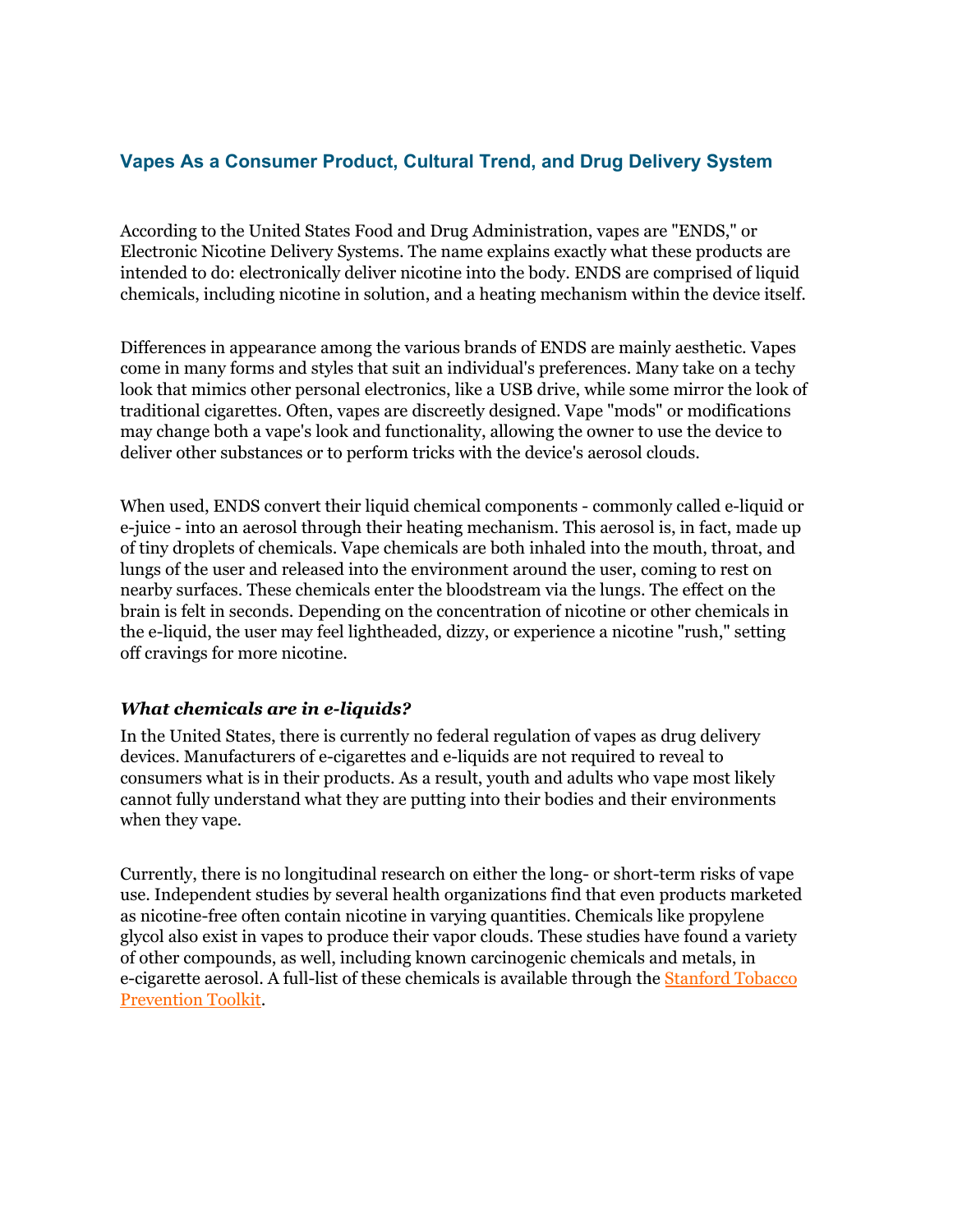## **On Trend: How Many Students Are Using ENDS?**

Globally, vaping is a trending - but not a majority - behavior among teens. In 2017, the *FCD Student Attitudes and Behavior Survey* showed us that around the world, less than 10% of  $8<sup>th</sup>$  graders, 25% of 10<sup>th</sup> graders, and less than 40% of 12<sup>th</sup> graders in FCD schools vaped in the past 12 months.

In the United States, the annual *Monitoring the Future* study found that in 2017, less than 15% of 8<sup>th</sup> graders, less than 25% of 10<sup>th</sup> graders, and less than 30% of 12<sup>th</sup> graders vaped in the past 12 months. MTF data also shows that, among the minority of students who do use these drug delivery devices, 18% say they have vaped nicotine, 8% say marijuana, and 24% say "just flavoring."

Even with headlines bemoaning a surge of teen vaping, the truth is that most don't vape at all, and that's important news to share. Continuing to promote the healthy and normal non-use of substances by teens will benefit them in the future and prevent negative health consequences, including other drug use and addiction.

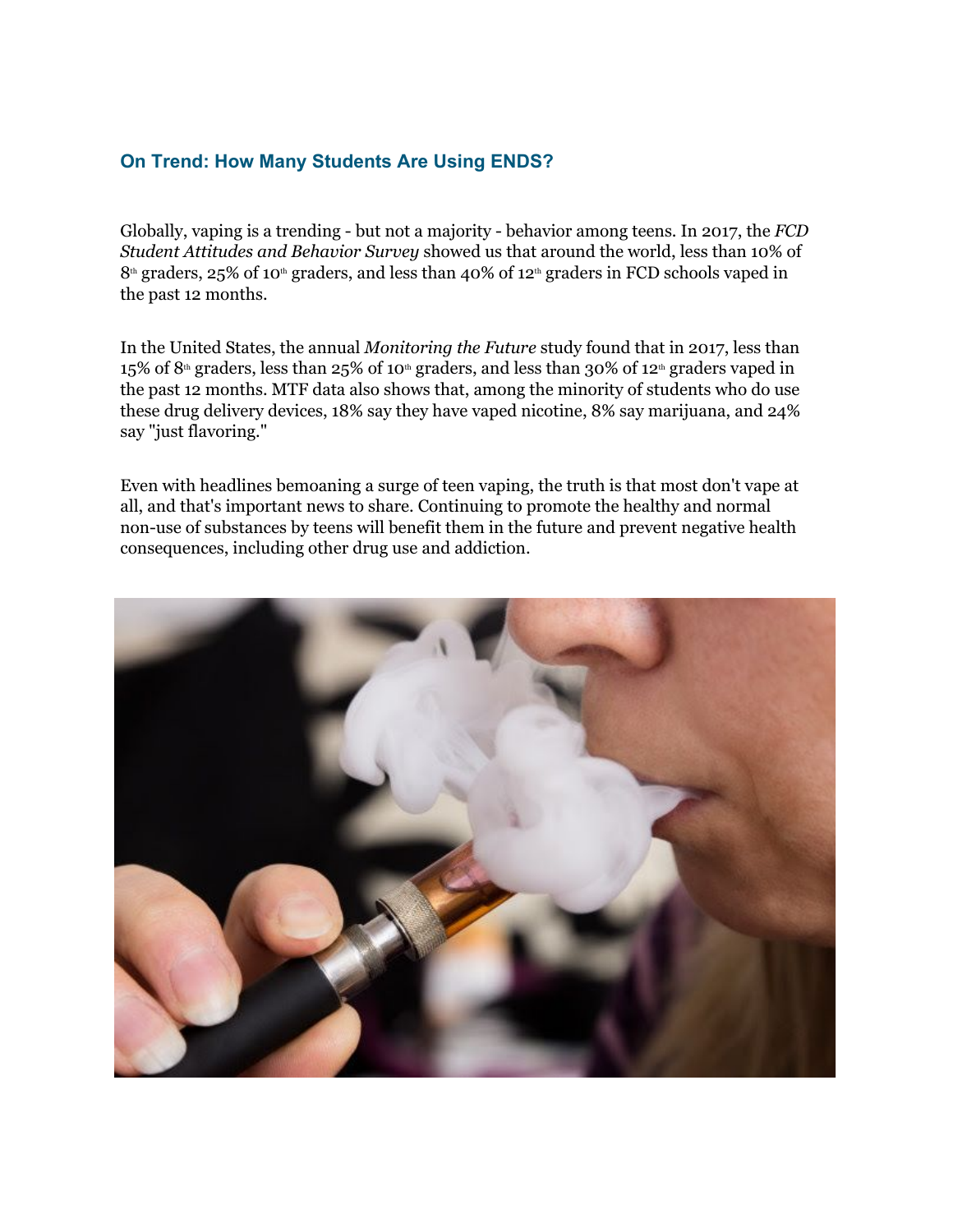# **Common Cultural Misconceptions About ENDS**

Here are some common cultural misperceptions about vapes:

### *These products help tobacco users quit smoking.*

The World Health Organization has not approved of any vape or e-cig as an effective smoking cessation product. What's more, initial research indicates that tobacco users who attempt to quit using e-cigarettes have a high chance of either returning to traditional tobacco products and using them concurrently with e-cigarettes, or of continuing to use e-cigarettes in the long-term. Either way, nicotine addiction is perpetuated. Though electronic cigarettes were originally created to be smoking cessation aids, real-life testing has yet to live up to these expectations.

### *These products are safe or harmless.*

We do not know the long-term health consequences of inhaling the chemicals found in e-liquids. For example, propylene glycol is a chemical that is "generally considered as safe" by the FDA when used in small amounts as a food or make-up preservative. Another base chemical used in e-liquids is vegetable glycerin. Vegetable glycerin is a colorless, odorless liquid produced from a variety of plant oils. It is used in products like toothpaste and shampoos to keep them moist. However, the health consequences of repeatedly, directly inhaling heated, combusted propylene glycol or vegetable glycerin are unknown.

A chemical of particular concern that may be used in e-liquids is diacetyl. Diacetyl is used to flavor microwave popcorn. Diacetyl is generally considered safe to eat in small amounts. However, workers in popcorn factories - regularly exposed to inhalation of this chemical have developed a chronic lung infection, called bronchiolitis obliterans, and nicknamed "popcorn lung."

We cannot consider the inhalation of any chemical in a vape "safe." Inhalation of these chemicals may prove particularly harmful to health. Our prevention role as adults in the lives of teens is to educate students that all use equals risk. There is no such thing as a "safe" drug, including those delivered through vaping. Introducing chemicals into the body, particularly the developing teenage body, incurs risk. The healthiest and most common option is non-use.

## *E-cigarettes are a healthy alternative to tobacco products.*

Perhaps the most significant cultural misconception about ENDS is the false dilemma that teens must choose between the use of e-cigarettes or the use of other tobacco products. ENDS proponents claim vapes are "healthier" and therefore "better" than traditional tobacco products. Such claims create the illusion that are teens have only two options: to vape or to smoke. The healthy reality is that most teens are already choosing a third option - not to use at all!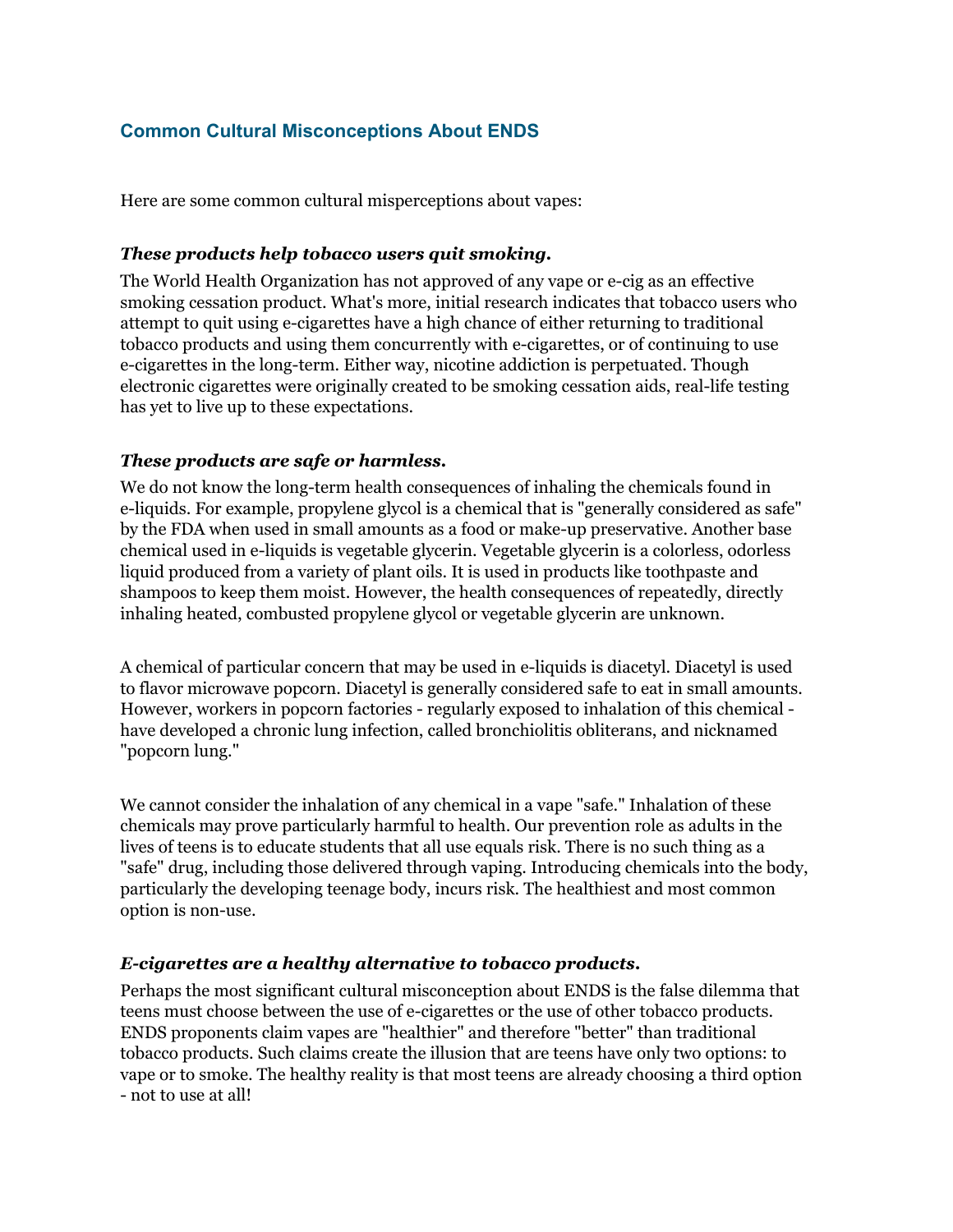The non-use of nicotine is the most popular options among teens. For every middle school student who vapes, nine do not. For every three high school seniors vaping, seven are not. Even fewer students use any other form of traditional tobacco.

The vast majority of teens are acting in the best interest of their health. The teenage brain and body develops optimally without the presence of mind-altering chemicals. When it comes to substances like e-cigarettes, marijuana, or alcohol, non-use or delayed use is the safest, most common choice.

# **What Adults Can Do**

Teens need to hear adults applaud their healthy choices in clear, plain language. When teens know you see and value their healthy decisions, they are more likely to continue making those decisions as they grow. Likewise, adults who care must use clear language about the risks of exposing the developing teen body to substances.

Do not fall into the false dilemma trap. All use equals risk, and delayed use is safest for teens. When we get into debates about which substance is "worse," we step out of the health perspective and into a moralistic approach to substance abuse prevention that fails every time.

When we as adults talk about one drug being "better" than another, teens often interpret that you mean that adolescent use of the "better" drug is allowable, normal, and safe. Teens are looking for our guidance in making decisions about how to stay healthy. We need to continue to maintain a clear position about vape products as drug delivery devices that are risky for youth.

Understanding what vapes are and how to speak about them with teens can bolster your effectiveness as a prevention agent in your community. For more information about vapes, the following resources can keep you well informed:

- [http://www.nida.nih.gov](http://r20.rs6.net/tn.jsp?f=001RLG8g-uPrZNOSGoEEZqYNvKvGYIvEcBBw-MOpWBK0jvQlkWmsCd2fJkMB2XcYHNElevsUqoVjsnXYzbgtQurNmK02xj_jHs5_FYWmRqoYhtbygkMcs2T8TEVq6rIpegwFhE2-5eR3boZl4zQSt-e15wNom--7a-H2JWCZnO8bdo=&c=G6q2VheFoY3A75SxGiVl2XPNDVlrilvrKO6C4IQ-KLRdEMlq1cessA==&ch=IP4HuD6rMuGqz9d3lJaK_rFEc_KI_HTsBgHzRI4yx2R2mQ5aZ120Zw==) (National Institute on Drug Abuse)
- [https://www.tobaccofreekids.org/](http://r20.rs6.net/tn.jsp?f=001RLG8g-uPrZNOSGoEEZqYNvKvGYIvEcBBw-MOpWBK0jvQlkWmsCd2fJkMB2XcYHNEczCSiKplwzGgt8KLGsmYto_7GeVX3GmetWJ05hQWDKvEjX_CnPToD-rgHe1TcPGjj9tW87ok0k1oNRyhneDNgqVvzbKrlShw1wQrv8A6Tx4XtVYFcU1O4w==&c=G6q2VheFoY3A75SxGiVl2XPNDVlrilvrKO6C4IQ-KLRdEMlq1cessA==&ch=IP4HuD6rMuGqz9d3lJaK_rFEc_KI_HTsBgHzRI4yx2R2mQ5aZ120Zw==) (Campaign for Tobacco-Free Kids)
- [https://med.stanford.edu/tobaccopreventiontoolkit.html](http://r20.rs6.net/tn.jsp?f=001RLG8g-uPrZNOSGoEEZqYNvKvGYIvEcBBw-MOpWBK0jvQlkWmsCd2fAZg4tOuS7SxMS6oDh-wX87P8qJFqwcqQpyoO9B1ZnbZp3nA1fMgDtPvhd86d6Wf8vd2XHR8QGGnOnpDwMsjvXKyz8gw0Xfwi6lrplhqXyBgbqAHa-Iani-rYkYeVbO-MX7tMsznh57WKJWnU-qgaE7RFg7g65xF1w==&c=G6q2VheFoY3A75SxGiVl2XPNDVlrilvrKO6C4IQ-KLRdEMlq1cessA==&ch=IP4HuD6rMuGqz9d3lJaK_rFEc_KI_HTsBgHzRI4yx2R2mQ5aZ120Zw==) (Stanford Tobacco Prevention Toolkit)
- [http://stillblowingsmoke.org/](http://r20.rs6.net/tn.jsp?f=001RLG8g-uPrZNOSGoEEZqYNvKvGYIvEcBBw-MOpWBK0jvQlkWmsCd2fJkMB2XcYHNEUpg9Gn2RG-j7Na-MjoCD2gtXBs2OwJMf0EVkJ1Y7mSlurJl3GulRqyc9O2EdKqlCCtk_6ZVdaFVabShRCMjChN-ASnH96gZInvyN8ESLJ1AUSS_kx7pbqg==&c=G6q2VheFoY3A75SxGiVl2XPNDVlrilvrKO6C4IQ-KLRdEMlq1cessA==&ch=IP4HuD6rMuGqz9d3lJaK_rFEc_KI_HTsBgHzRI4yx2R2mQ5aZ120Zw==) (Tobacco-Free California)
- [https://drugfree.org/](http://r20.rs6.net/tn.jsp?f=001RLG8g-uPrZNOSGoEEZqYNvKvGYIvEcBBw-MOpWBK0jvQlkWmsCd2fJkMB2XcYHNE7XFWNUg6Fl3iRYI1fZW2y2vx76HiqZ5q6wt_ZUax5HWU5Z9IqsGADO08mN-Z3JYUgAfIExI1znmIEzQhd_B3QBmbQqwX8PFN7QtZEMAlWrw=&c=G6q2VheFoY3A75SxGiVl2XPNDVlrilvrKO6C4IQ-KLRdEMlq1cessA==&ch=IP4HuD6rMuGqz9d3lJaK_rFEc_KI_HTsBgHzRI4yx2R2mQ5aZ120Zw==) (Partnership for Drug-Free Kids)